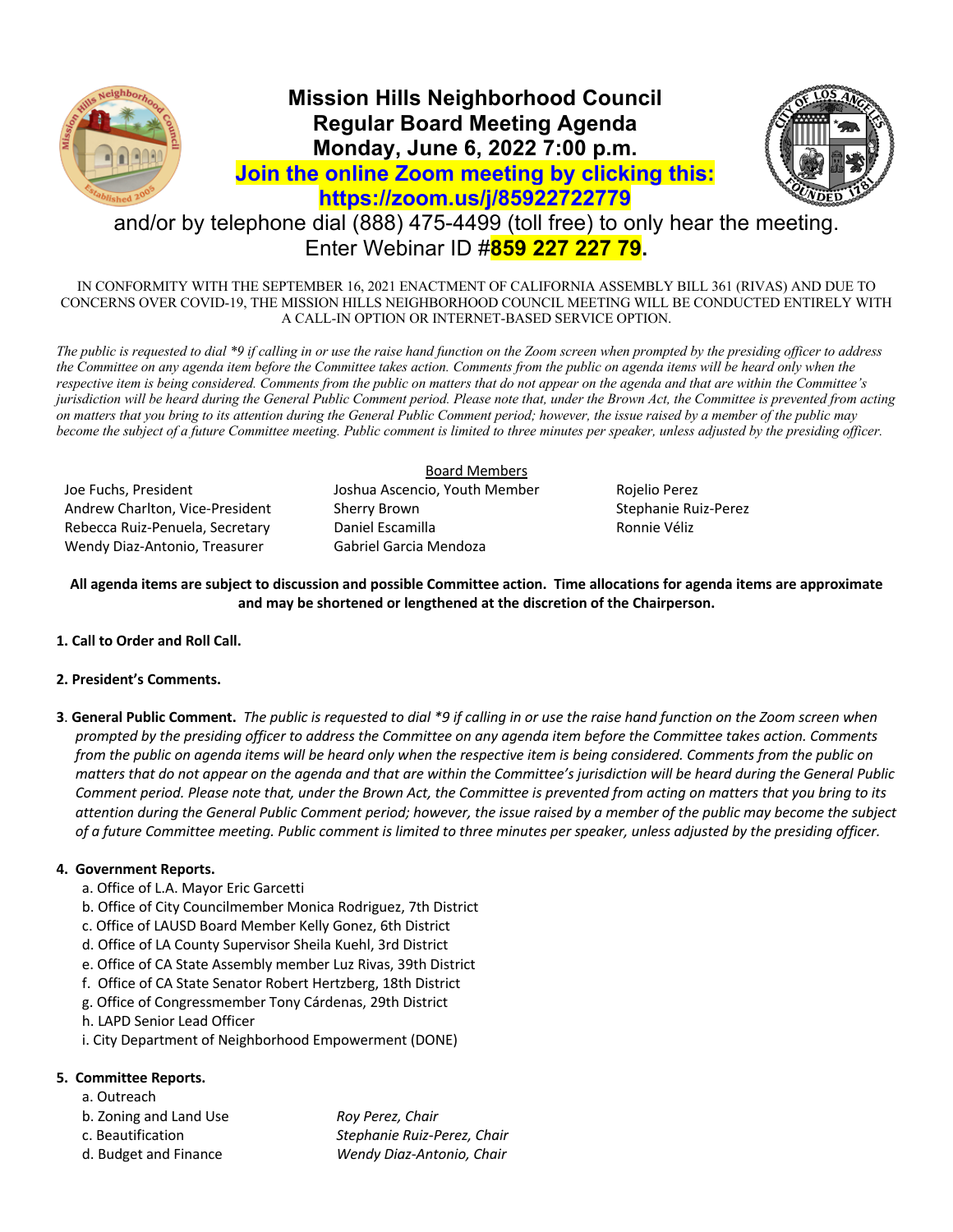| e. Standing Rules and Bylaws | Andrew Charlton, Chair |
|------------------------------|------------------------|
| f. Public Safety             |                        |
| g. Housing and Homelessness  | Roy Perez, Chair,      |
| h. Education                 |                        |
|                              |                        |

i. Cultural Affairs

#### **6. Liaison reports.**

| a. LADWP           | Roy Perez           |
|--------------------|---------------------|
| b. Public Works    | <b>Roy Perez</b>    |
| c. Homelessness    | <b>Roy Perez</b>    |
| d. Animal Services |                     |
| e. Film            | <b>Sherry Brown</b> |

#### **7. Alliance and more reports.**

| a. Valley Alliance of Neighborhood Councils (VANC)     | <b>Sherry Bro</b> |
|--------------------------------------------------------|-------------------|
| b. Los Angeles Neighborhood Councils Coalition (LANCC) | <b>Sherry Bro</b> |
| c. DWP Oversight                                       | <b>Roy Perez</b>  |
| d. Budget Representatives/Advocates                    | Wendy Di          |
| e. Neighborhood Council Sustainability Alliance (NCSA) | Miran Kal         |
| f. Congress of Neighborhoods                           | Joe Fuchs         |

Sherry Brown **Sherry Brown**  $Roy$  *Perez* **Wendy Diaz-Antonio Miran Kalaydjian** 

**8. Discussion and possible action:** To approve the May 2, 2022 Board Meeting Minutes. Rebecca Ruiz-Penuela

**9. Discussion and possible action:** To approve the March 2022 MERs. Wendy Diaz-Antonio

**10. Discussion and possible action:** To approve the April 2022 MERs. Wendy Diaz-Antonio

**11. Discussion and possible action:** To approve the May 2022 MERs. Wendy Diaz-Antonio

**12. Update**: on the Ararat Homes.-Eric Liberman 5 minutes

**13. Discussion and possible action:** of up to \$500 to purchase lawn signs and flags from Oriental Trading for 4th of July decor along Sepulveda Blvd. & Brand Blvd. *Wendy Diaz-Antonio*

**14. Update**: on shop local campaign.

**15. Discussion and possible action:** to spend up to \$1,000 on printing posters & postcards for our Shop Local, Shop Mission Hills Campaign.

**16. Discussion and possible action:** to spend up to \$200 to purchase garbage bins with wheels, dust pans & collapsible wagon for community clean-up & events.

**17. Discussion and possible action:** to spend up to \$2,000 on purchasing outreach marketing supplies (tote bags, paper fans, pens, keychains, etc. ) from North Valley Caring Services &/ or Vistaprint for tabling at events.

**18. Update**: on future community events at Brand Park. *Roy Perez*

- **19. Discussion and possible action:** Re vote regarding the gas station remodel/liquor store project on Laurel Canyon. *Roy Perez*
- **20. Discussion and possible action:** To assign a board member to draft a letter regarding the Gas station remodel/Liquor store project on Laurel Canyon. *Roy Perez*

#### **21.Committee member comments**

#### **22. Adjournment.**